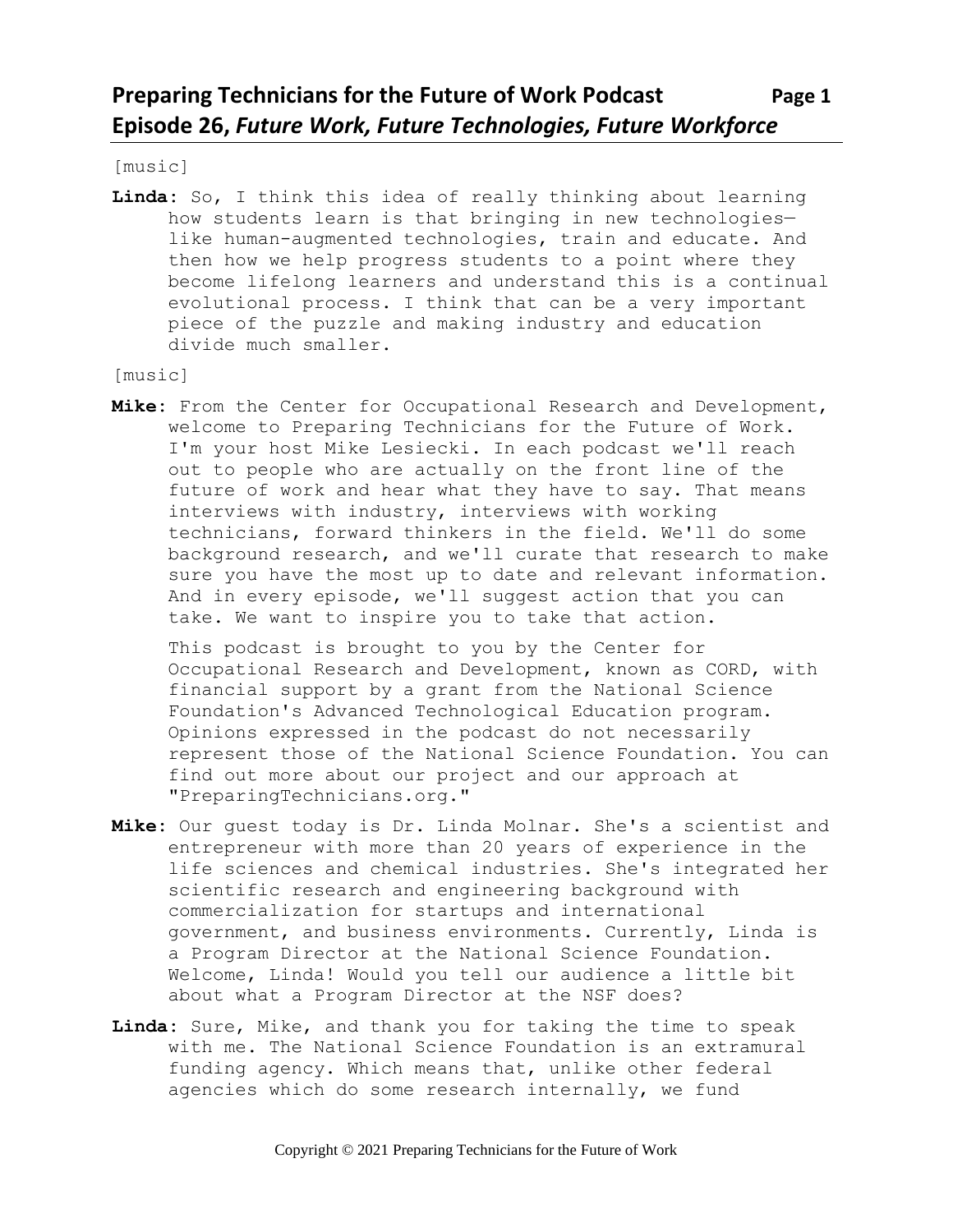#### **Preparing Technicians for the Future of Work Podcast Page 2 Episode 26,** *Future Work, Future Technologies, Future Workforce*

external folks to do the research. And so, what that means for a Program Director is that, because we broadly fund all these different areas of science and engineering, we work both to get the word out about what NSF is interested in funding, and we look at making selections of the awards that we make, and managing those awards.

- **Mike:** All right, excellent. I know one of the programs you're associated with is NSF's Future of Work initiative at the Human Technology Frontier. From your point of view, can you give a sense of how we should look at that future? Maybe three to five years in the future? What's important? What do you see coming?
- **Linda:** NSF has focused on the Future of Work at the Human Technology Frontier as one of its "10 Big Ideas." They made initial investment in fiscal year 2017. And what we're really striving to do there is to look really at these five different areas.

So, one is to figure out how we can have an increased responsibility by firms for training. So, we look at companies, and we feel that they must work to integrate new technology to remain competitive. And will require workers whose skills align with relevant needs. So, we look at it from the employer perspective as well.

We also strive to improve access to education and training. Existing educational institutions must strive to deliver flexible programs with easy access for workers. And so, we fund a lot of areas where we're using technologies to make access to education more equitable.

A third area that we look at are new modes of delivery for education and training. So, where can innovations and disruptions work to provide new educational pathways? And by that, I mean new technology that can be used to train folks differently than we have in the past.

Another aspect of the future of work area is looking at refined matching of workers to skills. There's an increased emphasis on skills and competencies that must align with the needs of the workplace.

We also look at new definitions for credit credentials and qualifications. As technologies are developing more quickly an industry's needs are changing and, therefore, jobs. We need to look at competence-based training and qualifications as a priority.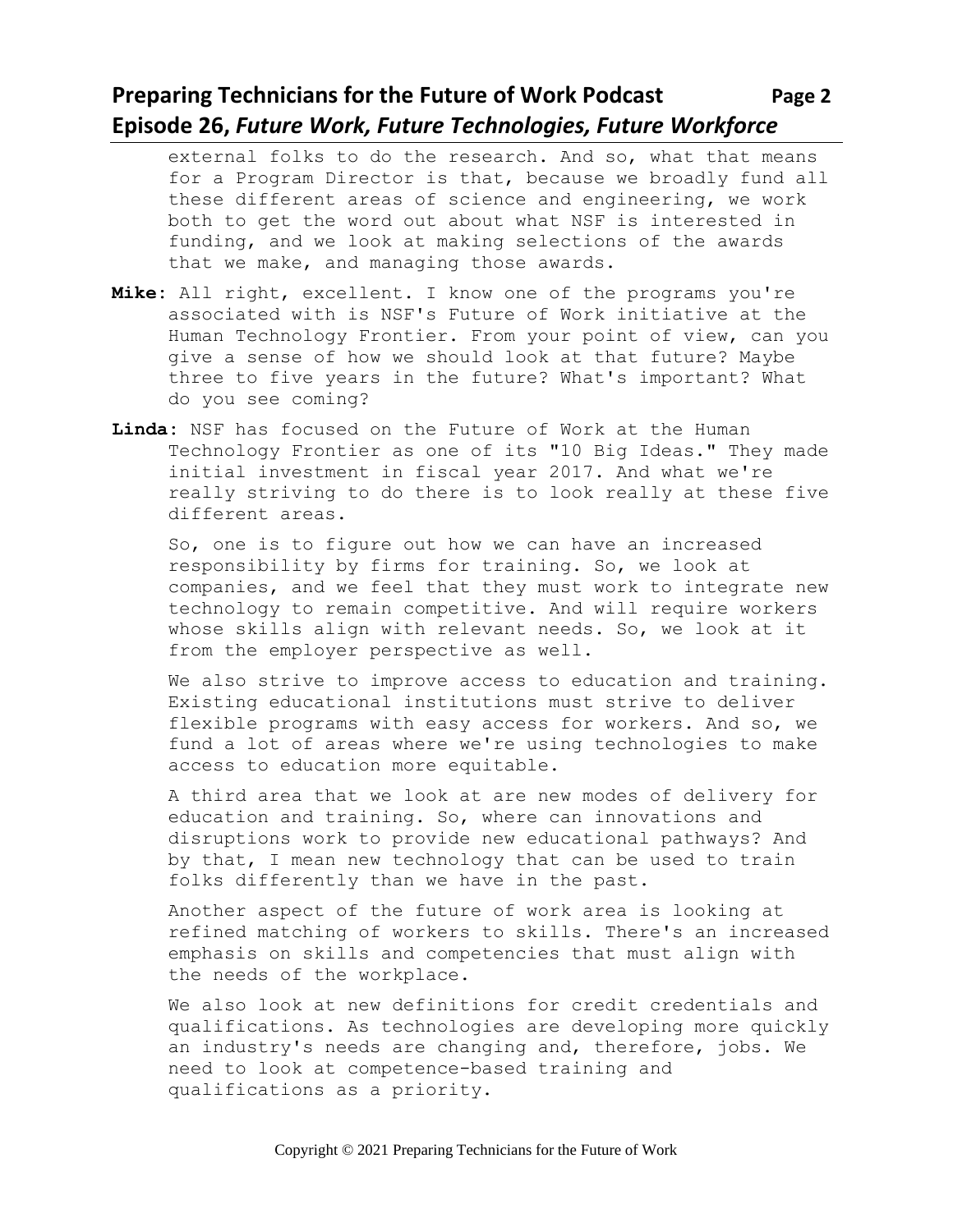## **Preparing Technicians for the Future of Work Podcast Page 3 Episode 26,** *Future Work, Future Technologies, Future Workforce*

- **Mike:** You know, Linda, that last comment really resonates because in a number of our recent podcasts, we've talked about this move towards qualifications, micro-credentials, all that sort of thing. So, it's very interesting to our audience. Linda, could I ask this as a follow up? Where is NSF making its investments?
- **Linda:** So, Mike, NSF recognized when they launched this program that historically, technological development has progressed independent of any consideration of its consequences on workers in society. So, we looked all that was strategic to look at things both integrating convergence research community that integrates future work, future technology, and future workers. We've made investments across a number of different areas, retail sectors, health, wellness, hospitals, office and remote work, training, education, manufacturing, construction. So, really covering broad areas of industry.
- **Mike:** Excellent. Linda, let me ask you this question. In the introduction, I mentioned that you have a background as a businessperson and an entrepreneur. You're also involved with a very new program at the NSF called the Convergence Accelerator. Many of our listeners, Linda, are entrepreneurial. Many of their students are entrepreneurial, as well. What topics are of interest in this Convergence Accelerator program? How does it work?
- **Linda:** Well, Mike, you had mentioned that I was a businessperson and entrepreneur. But first of all, before any of that, I was a scientist. And what intrigued me most was not just the science itself, but rather also the purpose for which it was being developed and being used. And so, the idea that I would be able to develop a product that would be used by researchers or customers all over the world felt like an opportunity to make impact beyond the furthering of the science itself.

So, when I came to NSF, I was initially attracted to the Small Business Innovation Research Program at NSF, where I was the Program Director for two years. However, when I heard about the NSF Convergence Accelerator, I just had to get involved.

The Convergence Accelerator differs from the rest of NSF, which funds primarily basic research, and then has a useinspired approach to doing convergence research. The premise for "convergence" research is that the big problems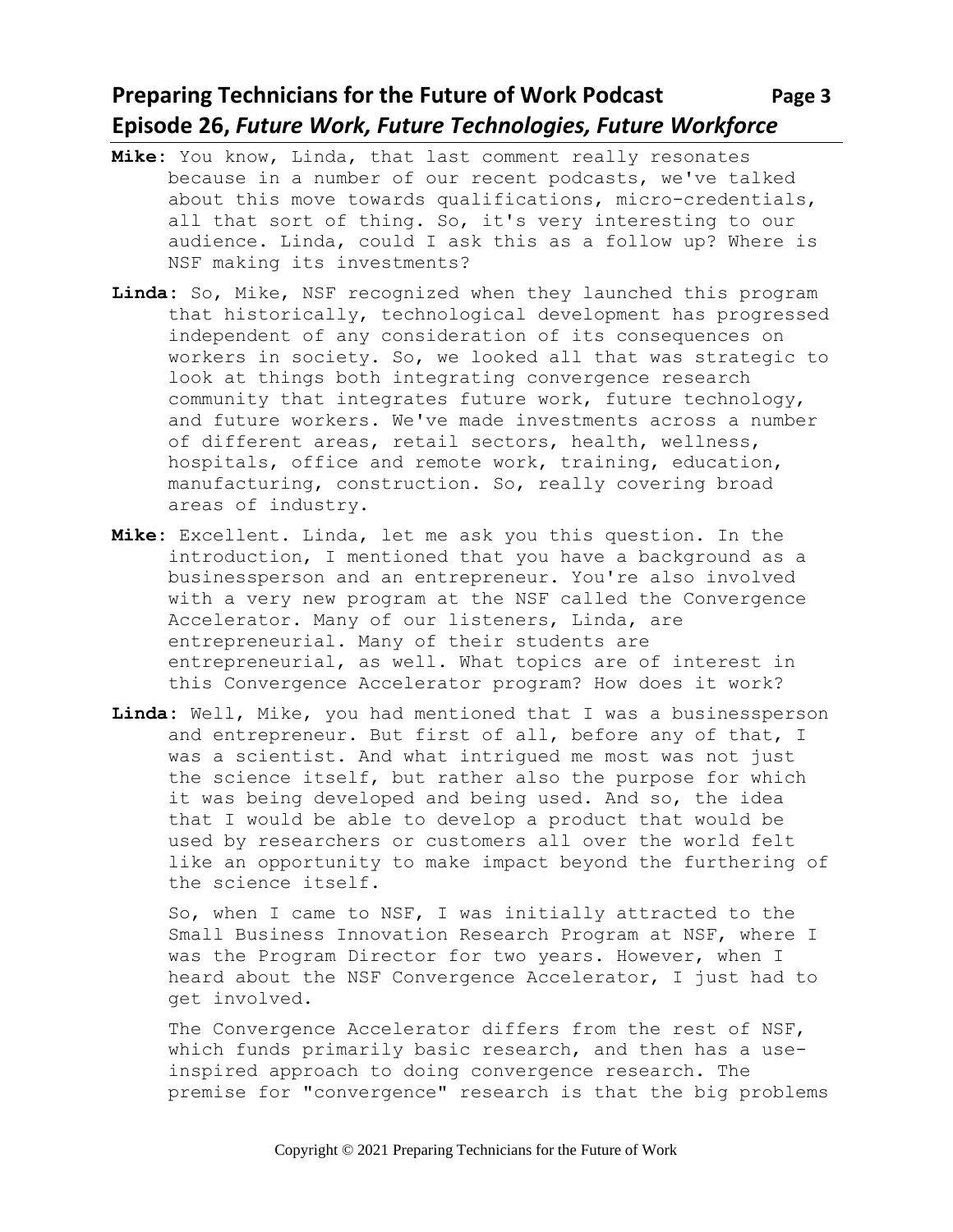# **Preparing Technicians for the Future of Work Podcast Page 4 Episode 26,** *Future Work, Future Technologies, Future Workforce*

we're facing in the world today are not going to be solved by one discipline or one sector. We need to get the brightest minds in the world working across disciplines and across sectors to tackle the issues currently facing humanity. The "acceleration" part comes in when we're able to identify an area of convergence research that can result in deliverables for the American people in a three-year timeframe. By approaching big problems this way, we set ourselves up for having real positive impact for society.

So, when the NSF Big Idea, Future of Work at the Human Technology Frontier, I had a couple of years of development. It was time to think about a Future of Work topic for the Convergence Accelerator. And so, I see the research that's being done in Artificial Intelligence and Future of Work in the National Talent Ecosystem track that I'm leading, as an enormous opportunity to have real impact on the future of work. And was delighted to have the opportunity to lead the effort. I'm happy to give some more details on particular investments we've made that are now in their second year of funding.

- **Mike:** Linda, can you give us some examples from that Future of Work track that you think are relevant and impactful?
- **Linda:** Absolutely, Mike. And the first thing you asked me is, what a program director at NSF does. So, one of the things we do is love to talk about our awardees that we are so very proud of.

One example I can give you in the Convergence Accelerator Future of Work funding area, is one that deals with transforming education and training with the use of new virtual environments, and the use of what we call "human augmented technologies." Things like mixed reality. So, one of the Convergence Accelerator Phase Two teams is called LEARNER, which stands for Learning Environments with Augmentation and Robotics for Next-gen Emergency Responders. And their aim, which is really made even more relevant with the pandemic, is to keep our emergency responders safer and help them to be more effective in their jobs.

And, if you can allow me, I have another example: the Convergence Accelerator Team. And that team is called Skill Sync, and it's led by Robbie Robson of EduWorks. And that team looks to have an impact in matching of workers to skills and the movement towards skill- and competence-based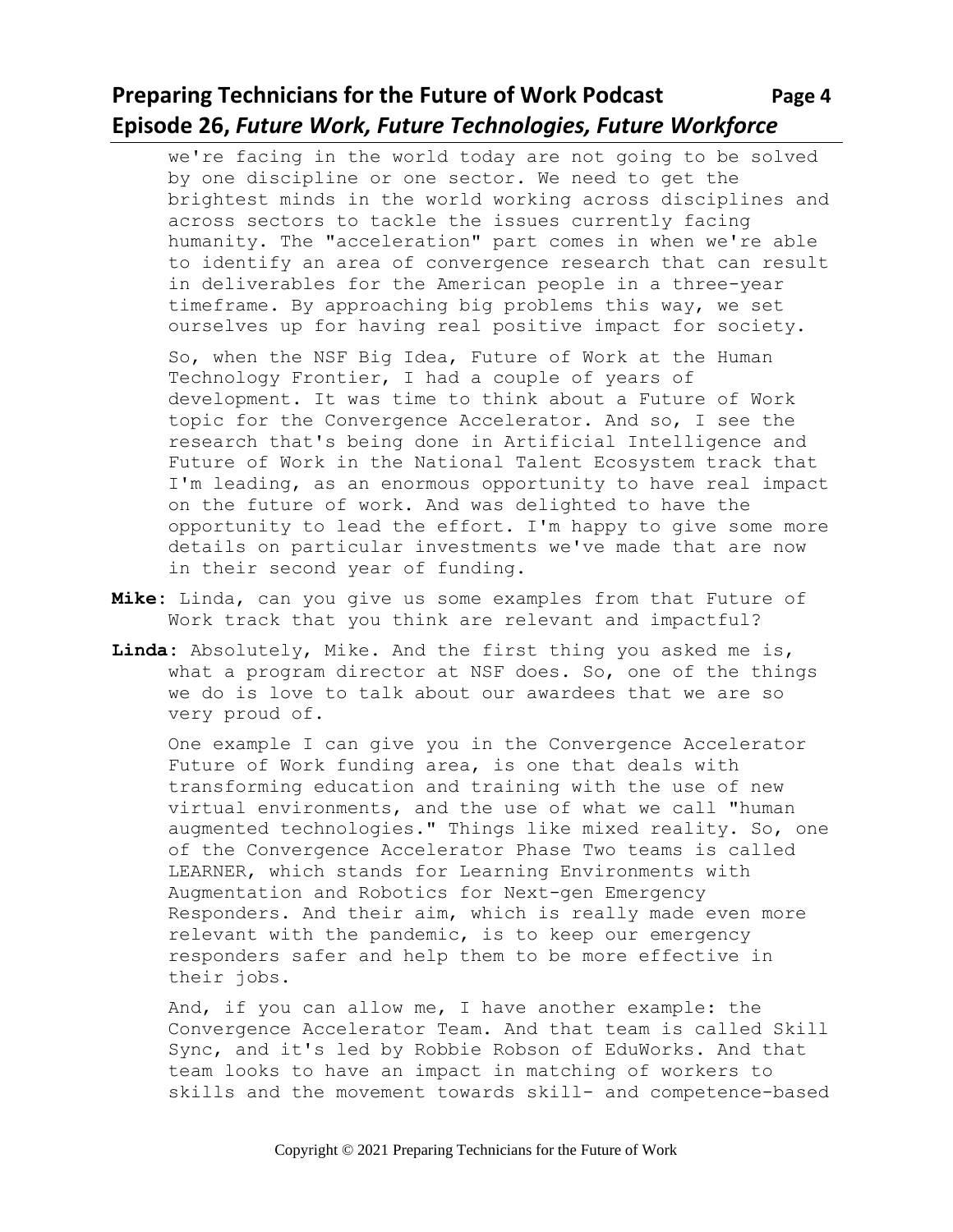# **Preparing Technicians for the Future of Work Podcast Page 5 Episode 26,** *Future Work, Future Technologies, Future Workforce*

training and qualifications that we touched upon earlier. Their work is made possible by advances in machine learning and computer understanding of natural language that allow us to represent millions of jobs and courses in terms of their underlying skills and knowledge. And to measure how well portions of college courses align with those industry skill requirements. So essentially, what means that these skills data generated from these jobs and courses can then be openly shared in an environment like the cloud, so that they can be used to build a national pipeline management and other initiatives.

- **Mike:** Linda, I can see why you're proud of those awardees and those programs. I mean, they just sound unique. Many of our listeners at community colleges have a lot first responder emergency responder programs. And I think they'll be very interested in that, as well as the Skill Sync one. I'll make sure we put links to those in the notes. And thank you!
- **Linda:** Mike, that would be excellent. One thing that's very unique about the Convergence Accelerator is this ability to form new partnerships and act in response to what's happening in the environment. And so, we are actively looking for partners for both of those projects. And our other projects, as well.
- **Mike:** All right, great. We're going to switch gears a little bit. And you know, Linda, the majority of our listeners are STEM educators. So, as you think about STEM education, from your point of view, how can we rethink STEM education? What have you seen from your perspective?
- **Linda:** Mike, this is such an important area. I'm so glad you asked this question. And I think that my recent experience over the last year with the Convergence Accelerator has really emphasized this to me even more.

In the big picture, when you think about the growing number of challenges facing humanity, it is important to make STEM education more focused on use-inspired areas that have the potential for positive societal impact. More close to home, we need to address globalization and the ever-increasing need for STEM talent. We also need to make STEM education therefore more relevant for a broader audience. And more accessible. This gets directly to addressing economic competitiveness for the United States as well.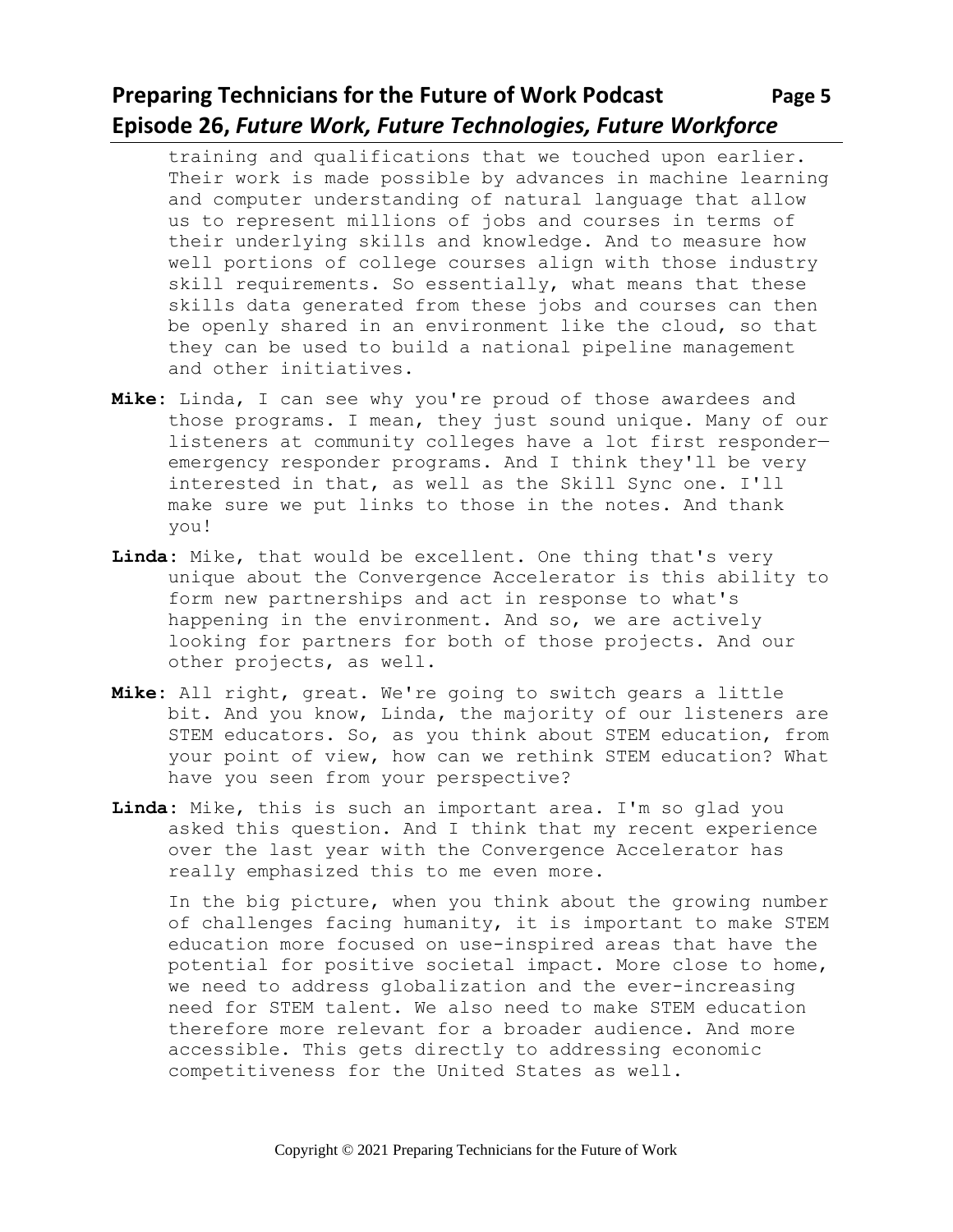## **Preparing Technicians for the Future of Work Podcast** Page 6 **Episode 26,** *Future Work, Future Technologies, Future Workforce*

- **Mike:** All right. Thanks. Excellent! Interesting! I got a followup question for you, Linda. What have you seen that can work—or maybe hasn't worked—when industry and educators get together and talk about these things? Talk about preparing, in our case, technicians. Talk about technology. Talk about STEM education. What works when those two groups get together? Or, what might NOT work?
- **Linda:** Mike, what I've seen is that, in this growing disconnect between industries, needs for skills, and education, is well known and discussed. So typically, the four-year institutions have a hard time changing curricula to suit the needs and pace of rapid technological change. This is where community colleges can come in and have an opportunity to fill this gap. And if they have the ability to be more nimble, and they respond to changes in industry.

In addition, because community colleges are focused heavily on work-related and vocational training, many have worked to build business-focused infrastructure and ties. So, where four-year colleges have often overlooked these areas and are behind community colleges in building the infrastructure needed to provide support for business needs. So, this discussion between industry and education realm is ongoing. I would focus on this opportunity for community colleges and their unique position in the ecosystem to actually be sort of a "nexus" in that base.

- **Mike:** Alright—excellent, excellent! One last question, Linda. I appreciate all your comments today. If you had to get out your crystal ball, what would you see as an emerging role for technicians and their educational providers in the workplace in using these future technologies? Maybe think about the next three to five years. What would you think is an emerging thing that you see coming?
- **Linda:** So, right now, and again to continue from the last question, I think community colleges are uniquely poised because of their relative nimbleness to four-year institutions to really be a nexus of reskilling and upskilling for current workplace needs. So, for instance, large companies need training to bring folks up to speed in new technical areas. Community colleges could be that nexus.

In addition, because the students are in a two-year institution, we also want to make sure that we can connect them to skills and lifelong learning so they can continue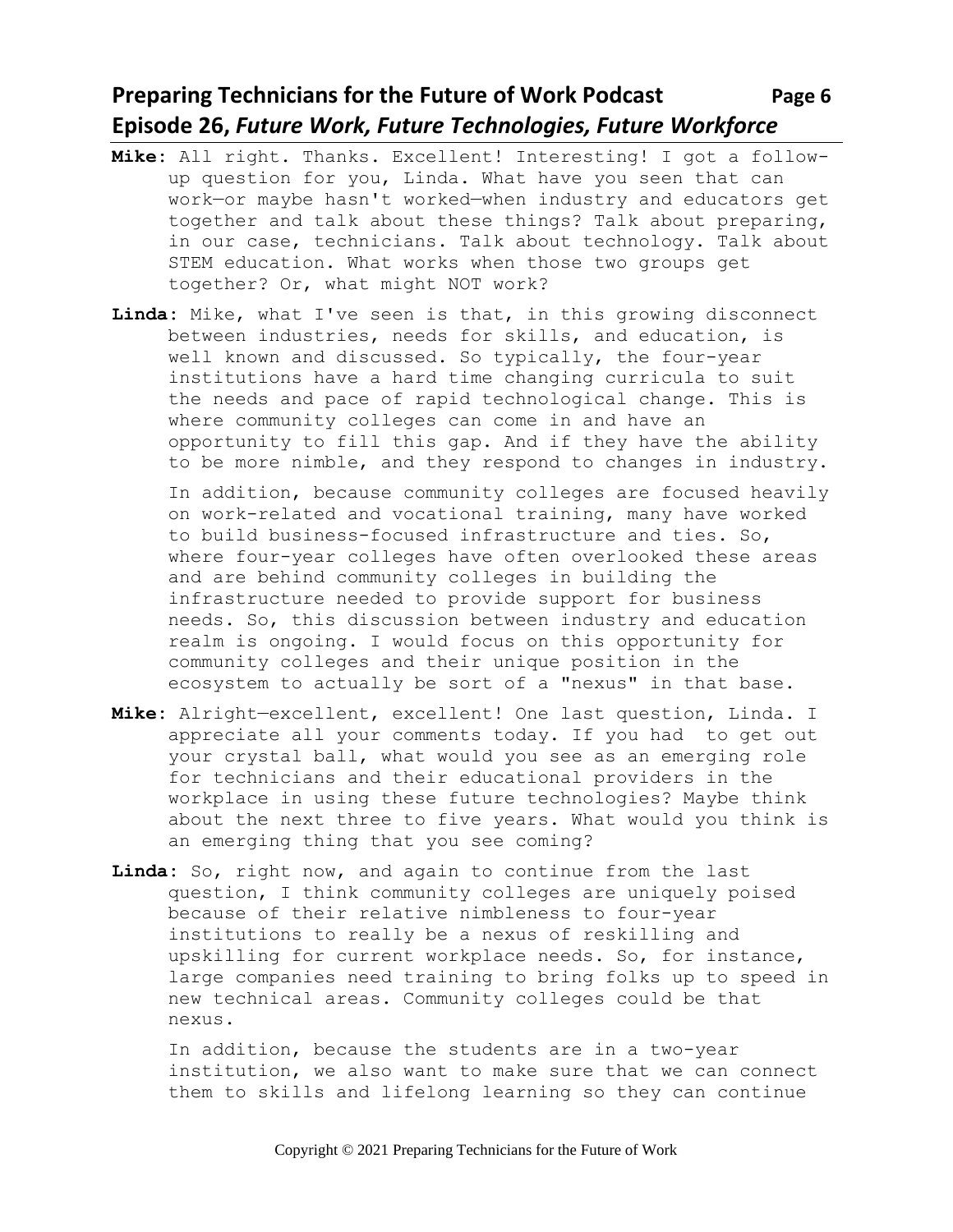#### **Preparing Technicians for the Future of Work Podcast Page 7 Episode 26,** *Future Work, Future Technologies, Future Workforce*

to evolve more quickly as technology changes. So, I think this idea of really thinking about learning how students learn is that bringing in new technologies like human augmented technologies to train and educate.

And then how we help progress students to a point where they become lifelong learners. And understand this is a continual evolutional process. I think that can be a very important piece of the puzzle and making the industry and education divide much smaller.

- **Mike:** Linda, you talked about a need to make STEM education more accessible to a broader community? How do we do that? Tell us more about that.
- **Linda:** Mike, there are a lot of folks who are very interested in this area right now. In fact, through the Convergence Accelerator program, NSF will be convening an industry-led workshop over a series of virtual meetings in late May/early June to discuss exactly how STEM education can be transformed for the better using technology and by collaborating with industry. The results of that discussion might actually be the topic of a future podcast. And in fact, NSF does use the Convergence Accelerator Workshop to have ideation around developing new potential solicitation topics.
- **Mike:** Great, Linda. I'm also going to link that for our listeners in the Show Notes. They appreciate the opportunity to potentially be part of something like that. So, thanks!
- **Linda:** Thank you.
- **Mike:** It's just a great comment, Linda. You know, that really resonates with our project, Preparing Technicians for the Future of Work. We think about these things. I was really interested in hearing your perspective today. You used terms like "use-inspired." I think that's so important to use what's actually happening out there and then to build programs on that basis. And also, your comments about the future of technology, the future of work, and the future of the workplace are just really right on and appreciated. Thank you, Linda! It was just a pleasure talking to you today. I'll put a bunch of links in the Show Notes for our audience to follow up. Thank you, again.

**Linda:** Thank you.